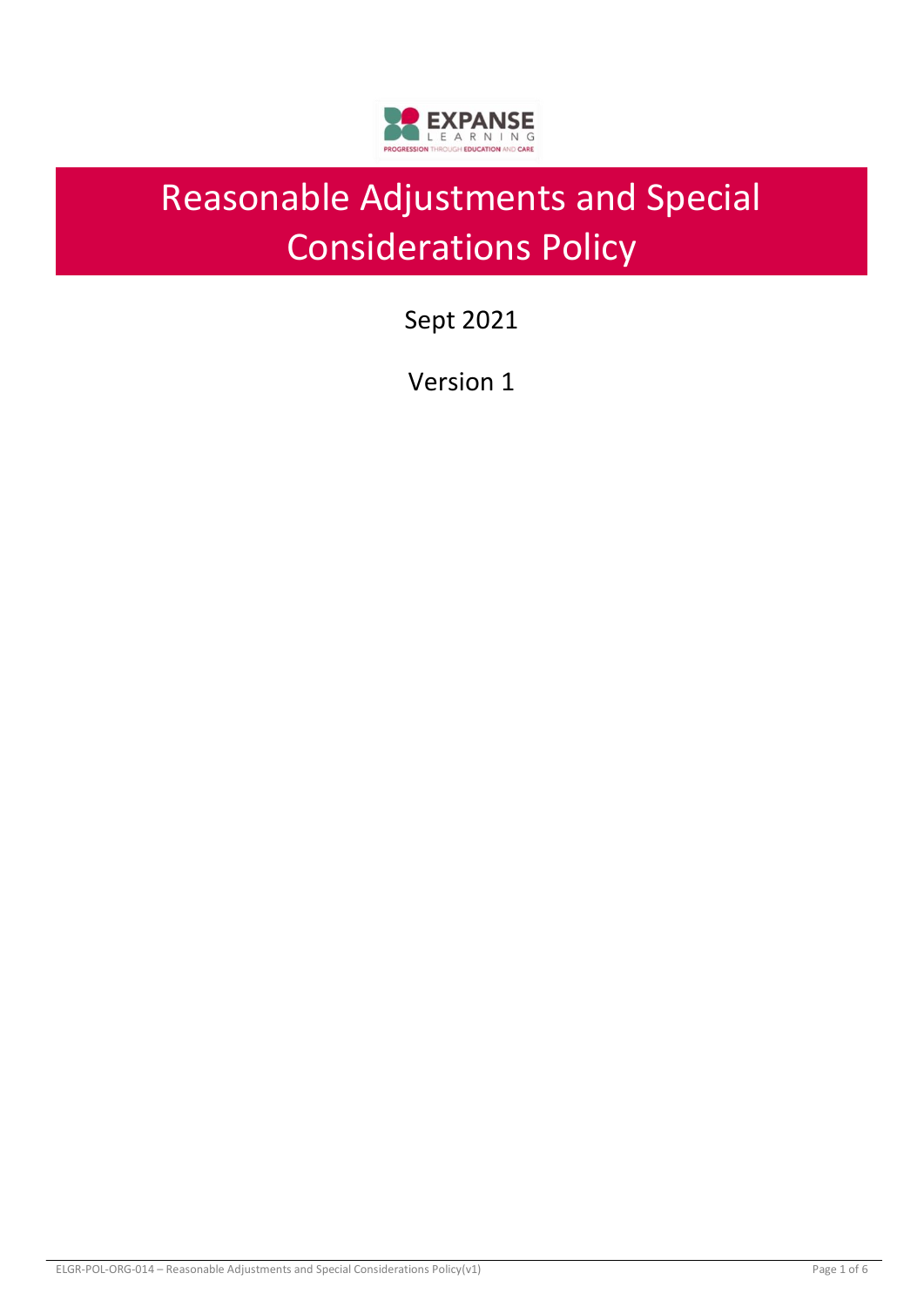# **1. Scope**

This policy applies to all staff at Expanse Learning.

## **2. Reasonable Adjustment**

A reasonable adjustment helps to reduce the effect of a disability or difficulty that places the student at a substantial disadvantage in the assessment situation. Reasonable adjustments must not affect the validity or reliability of assessment outcomes, but may involve:

- o changing usual assessment arrangements
- o adapting assessment materials
- o providing assistance during assessment
- o re-organising the assessment physical environment
- o changing or adapting the assessment method
- o using assistive technology.

Reasonable adjustments must be approved (internally or externally) and set in place prior to assessment commencing. It is an arrangement to give a student access to a qualification. The work produced following a reasonable adjustment must be assessed in the same way as the work from other students.

Below are examples of reasonable adjustment. It is important to note that not all adjustments described below will be reasonable, permissible, or practical in particular situations. The student may not need, nor be allowed the same adjustment for all assessments.

Reasonable adjustments permitted by an accrediting body may fall into the following categories:

- o changes to assessment conditions
- o the use of mechanical and electronic aids
- o modification to the presentation of assessment material
- o alternative ways of presenting responses
- o use of access facilitators.

Please note that a reasonable adjustment must never affect the validity or reliability of assessment, influence the outcome of assessment, or give the student(s) in question an unfair assessment advantage.

Examples of reasonable adjustments as defined by the above categories are listed below:

- o Allowing extra time, e.g. assignment extensions
- o Using a different assessment location
- o Use of coloured overlays, low vision aids
- o Use of assistive software
- o Assessment material in large format or Braille
- o Readers/scribes
- o Practical assistants/transcribers/prompters
- o Assessment material on coloured paper or in audio format
- o Language-modified assessment material
- o British Sign Language (BSL)
- o Use of ICT/responses using electronic devices

## **3. Centre recruitment**

It is vital that we recruit students with integrity onto our courses. We must ensure that students have the correct information and advice on their selected qualifications and that the qualifications will meet their needs. The recruitment process will include the centre assessing each potential student and making justifiable and professional judgments about the student's potential to successfully complete the assessment and achieve the qualification.

The assessment will identify, where appropriate, the support that will be made available to the student to facilitate access to the assessment. Where the recruitment process identifies that the student may not be able to demonstrate attainment and thus gain achievement in all parts of assessment for the selected qualification, this must be communicated clearly to the student. A student may still decide to proceed with studying a particular qualification and not be entered for all or part of the assessment.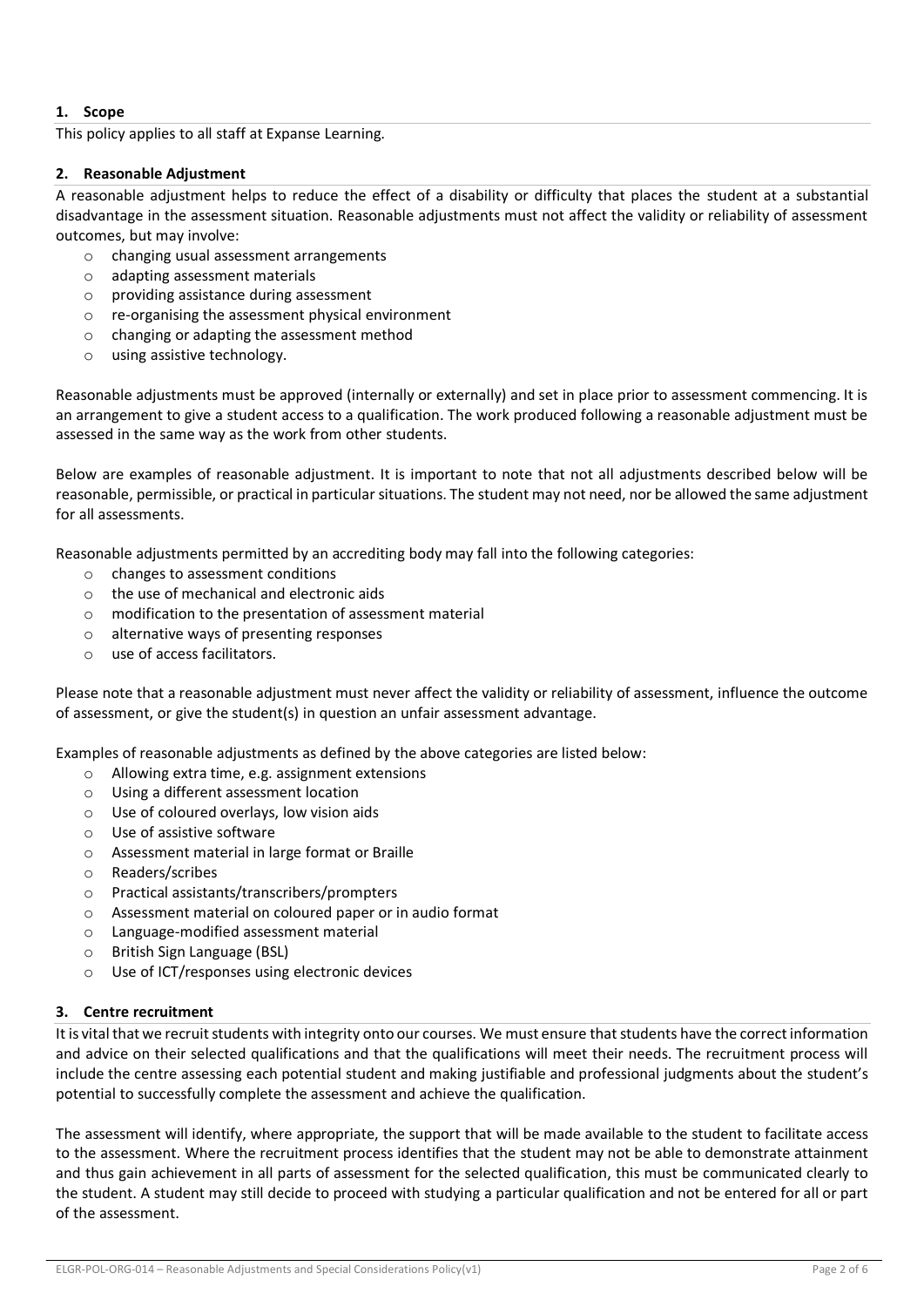We should ensure that students are aware of:

- $\circ$  the range of options available, including any reasonable adjustments that may be necessary, to enable the demonstration of attainment across all required assessment; and
- o any restrictions on progression routes to the student as a result of not achieving certain outcomes.

## **4. Applying reasonable adjustment**

Reasonable adjustments are approved before an assessment and are intended to allow attainment to be demonstrated. A student does not have to be disabled (as defined by the Disability Discrimination Act 1995 (DDA)) to qualify for reasonable adjustment; nor will every student who is disabled be entitled to reasonable adjustment. Allowing reasonable adjustment is dependent upon how it will facilitate access for the student. A reasonable adjustment is intended to allow access to assessment but can only be granted where the adjustment does not:

- affect the validity or reliability of the assessment
- give the student(s) in question an unfair advantage over other students taking the same or similar
- assessment
- influence the outcome of the assessment decision.

Reasonable adjustment must be applied in a transparent and unbiased manner. All reasonable adjustments made must in accordance with the accrediting bodies policies and procedures. Copies of any forms completed, or requests made must be held in the student's file. All reasonable adjustments implemented are subject to meeting the requirements of the accrediting body.

It is the responsibility of leaders to ensure that any access arrangement implemented by Expanse Learning on behalf of the student, is based on firm evidence of a barrier to assessment.

[NOTE: For BTEC qualifications that are internally assessed the centre will not need to apply to Edexcel to implement a reasonable adjustment, but must:

- only make reasonable adjustments that are in line with this policy
- record all reasonable adjustments made on form RA1
- keep all RA1 forms on the appropriate student's record
- make RA1 forms available to Edexcel as required.

## **5. Requesting reasonable adjustment from an Accrediting Body**

When making reasonable adjustments it is important to comply with the accrediting body's policies and procedures. If the accrediting body require us to make a formal request, this needs to be done in line with the accrediting body's procedures.

#### **6. Assessing achievement**

We must ensure that for all internal assessment, achievement is given only for the skills demonstrated by the student and that reasonable adjustments do not compromise the outcomes of assessment (as identified in 1.3 above).

#### **7. Special Educational Needs Educational Health Care Plan (EHCP)**

It should be note that a Statement of Special Educational Needs (SEN, LDA, EHC) does not automatically qualify the student for reasonable adjustment to assessment, as:

- o the SEN, EHCP statement may not contain a recent assessment of the needs.
- o the reasonable adjustment may compromise assessment (as identified in 1.3 above).

#### **8. Inappropriate use of reasonable adjustment**

If we misuse the reasonable adjustment policy, then the accrediting bodies may take action. Such action will range from advice and action for the centre through to the implementation of steps to manage assessment malpractice; this could ultimately lead to the recall of certificates, removal of qualification approval or removal of centre approval.

#### **9. Special Considerations**

#### **What is special consideration**

A special consideration is consideration given following a period of assessment for a student who: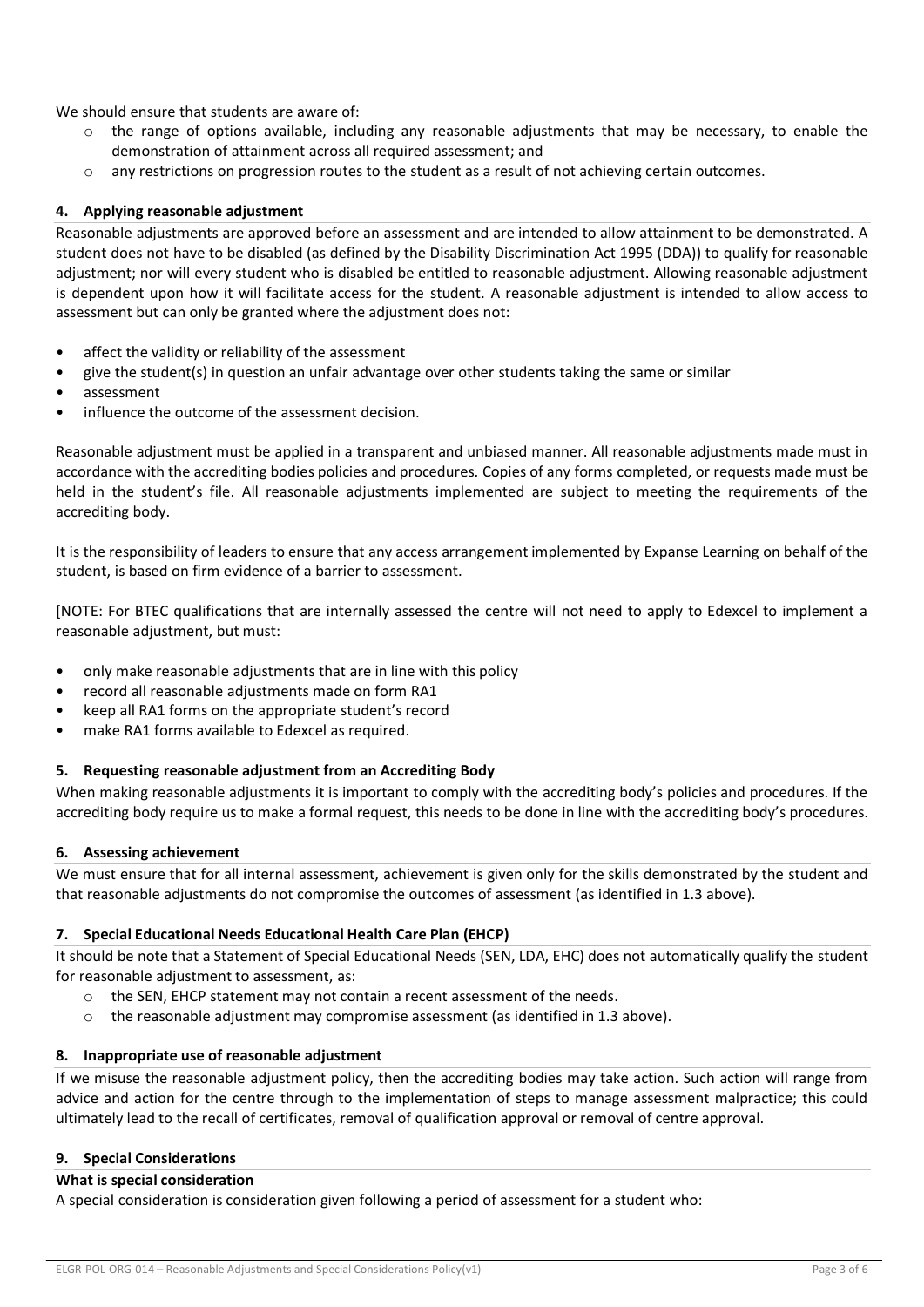- $\circ$  was prepared for and present at an assessment but who may have been disadvantaged by temporary illness, injury or adverse circumstances that have arisen at or near to the time of assessment.
- o misses part of the assessment due to circumstances outside their control.

It is important to note that it may not be possible to apply special consideration in instances where:

- o assessment requires the demonstration of practical competence.
- o criteria have to be met fully.
- o units/qualifications confer licence to practice.

Where assessment is in the form of on demand assessment, such as electronic tests set and marked by computer, then it is probably more appropriate to offer the student an opportunity to take the assessment later.

A special consideration cannot give the student an unfair advantage, nor must its use cause the user of a certificate to be misled regarding a student's achievement. The student's results must reflect real achievement in assessment and not potential ability. To this end, special considerations can only be a small post-assessment adjustment to the mark or outcome.

The accrediting body's decision will be based on various factors, which may vary from student to student, and from one subject to another. These factors may include the severity of the circumstances, the date of the assessment, the nature of the assessment (e.g. practical, oral presentation, etc).

A student who is fully prepared and present for a scheduled assessment may be eligible for special consideration if:

- $\circ$  performance in an assessment is affected by circumstances beyond the control of the student, e.g. recent personal illness, accident, bereavement, serious disturbance during the assessment.
- o alternative assessment arrangements which were agreed in advance of the assessment proved inappropriate or inadequate.
- o part of an assessment has been missed due to circumstances beyond the control of the student.

A student will not be eligible for special consideration if:

- $\circ$  no evidence is supplied by the centre that the student has been affected at the time of the assessment by a particular condition
- o any part of the assessment is missed due to personal arrangements including holidays or unauthorised absence
- $\circ$  preparation for a component is affected by difficulties during the course, e.g. disturbances through building work, lack of proper facilities, changes in or shortages of staff, or industrial disputes.

The following are examples of circumstances which might be eligible for special consideration (this list is not exhaustive):

- $\circ$  terminal illness of the student
- o terminal illness of a parent
- o recent bereavement of a member of the immediate family
- $\circ$  serious and disruptive domestic crises leading to acute anxiety about the family
- o incapacitating illness of the student
- o severe car accident
- $\circ$  recent traumatic experience such as death of a close friend or distant relative
- o flare-up of severe congenital conditions such as epilepsy, diabetes, severe asthmatic attack
- o recent domestic crisis
- o recent physical assault trauma
- o broken limb on the mend.

Unlike reasonable adjustment, there are no circumstances whereby a centre can apply its own special consideration. Applications must be made to the accrediting body.

## **10. Applying for special consideration**

Some of the accrediting bodies expect a centre to put arrangements in place to enable a student, in extenuating circumstances, to complete assessment and thus achieve the qualification. Only when this is unsuccessful should an application for special consideration be made. All applications for special consideration should be made on a case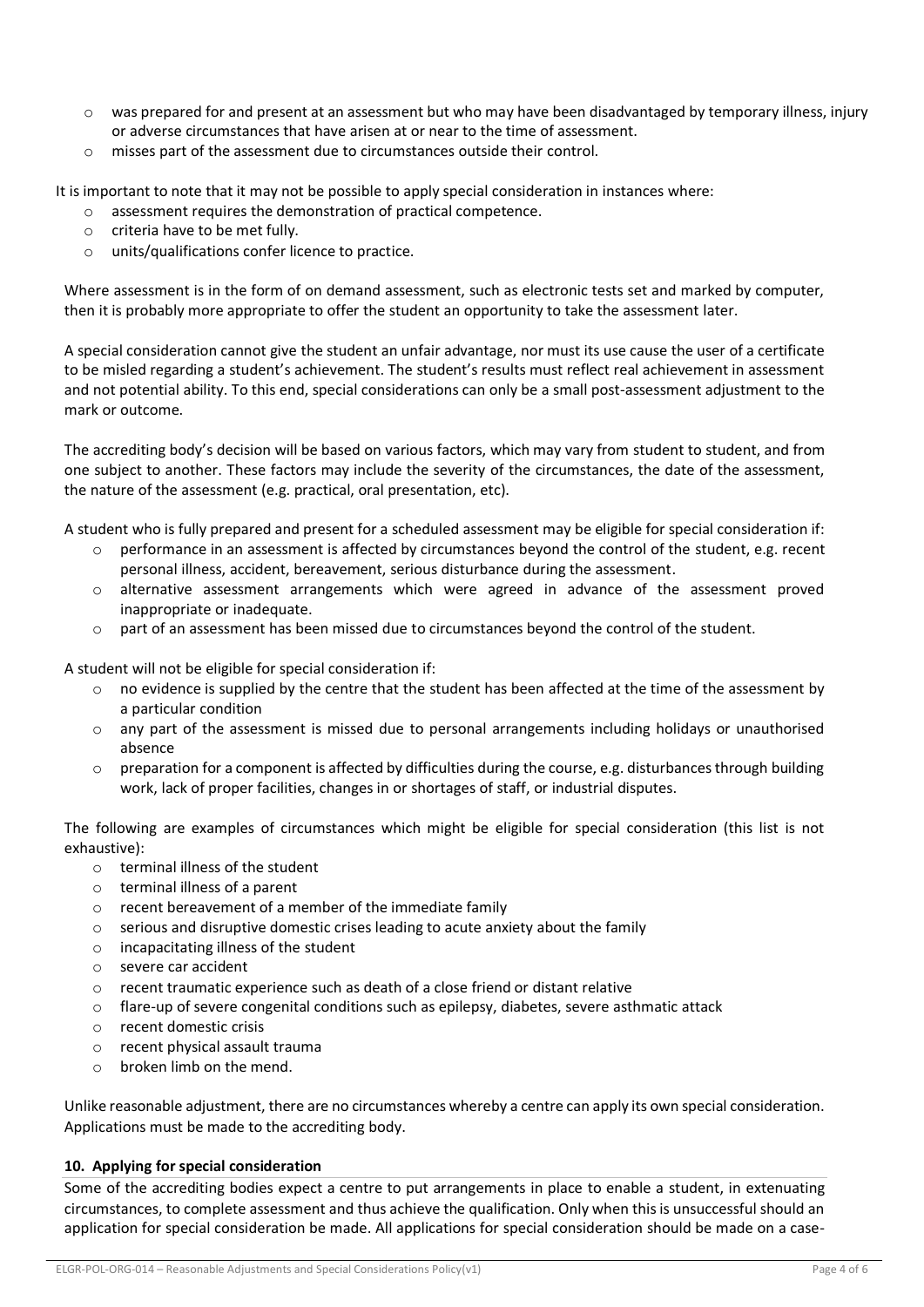by-case basis and thus separate applications must be made for each student. The only exception may be where a group of students has been affected by a similar circumstance such as a fire alarm during an assessment; in this case a group application may be permissible. In this situation, however, a list of students affected should still be attached to the application. Applications for special consideration should be made in line with the accrediting body' policies and procedures.

NOTE: Edexcel request that applications be submitted to the BTEC Quality Standards Team and should include:

- Special Considerations Form (SCF)
- Student Report Form (SRF)
- evidence to support the application such as a medical certificate, a doctor's letter, a statement from the invigilator (if relevant), or any other appropriate information.

The Quality nominee(s) must authorise all applications for special consideration. Students must be made aware that the accrediting bodies will only liaise with us and not with the student or their designated third party.

It is important to note that special consideration applications will not be considered where student achievement has been claimed and certificated.

## **11. Posthumous certification**

Applications for posthumous certification should be submitted in line with the accrediting body's policies and procedures.

#### **12. Lost or damaged work**

When a student's work has been lost or damaged, the accrediting body may consider accepting a grade for which there is no available evidence. In all cases, the centre must be able to verify that the work was done and that it was monitored whilst it was in progress.

Applications to accept grades, for which there is no available evidence, should be submitted in line with the accrediting body's policies and procedures.

#### **13. Complying with policy**

It should be noted that failure to comply with the requirements contained within an accrediting body's policy could lead to assessment malpractice, which will impact on the student's result.

Examples of failure to comply are as follows:

- $\circ$  where applicable, putting in place arrangements without the accrediting body's approval.
- o exceeding the allowance agreed by the accrediting body.
- o agreeing delegated adjustments that are not supported by evidence.
- o failing to maintain records.
- $\circ$  failing to report delegated adjustments when requested to do so by an accrediting body.
- $\circ$  implementing delegated adjustments that affect the validity and reliability of assessment, compromises the outcomes of assessment, or gives the student in questions an unfair assessment advantage over other students undertaking the same or similar assessment.

#### **14. Right to appeal**

Where a centre fails to agree with an accrediting body's decision, then we may have the right of appeal. Any appeal should be made in line with the accrediting body's policies and procedures.

#### **15. Monitoring arrangements**

This policy will be reviewed every 12 months but can be revised as needed.